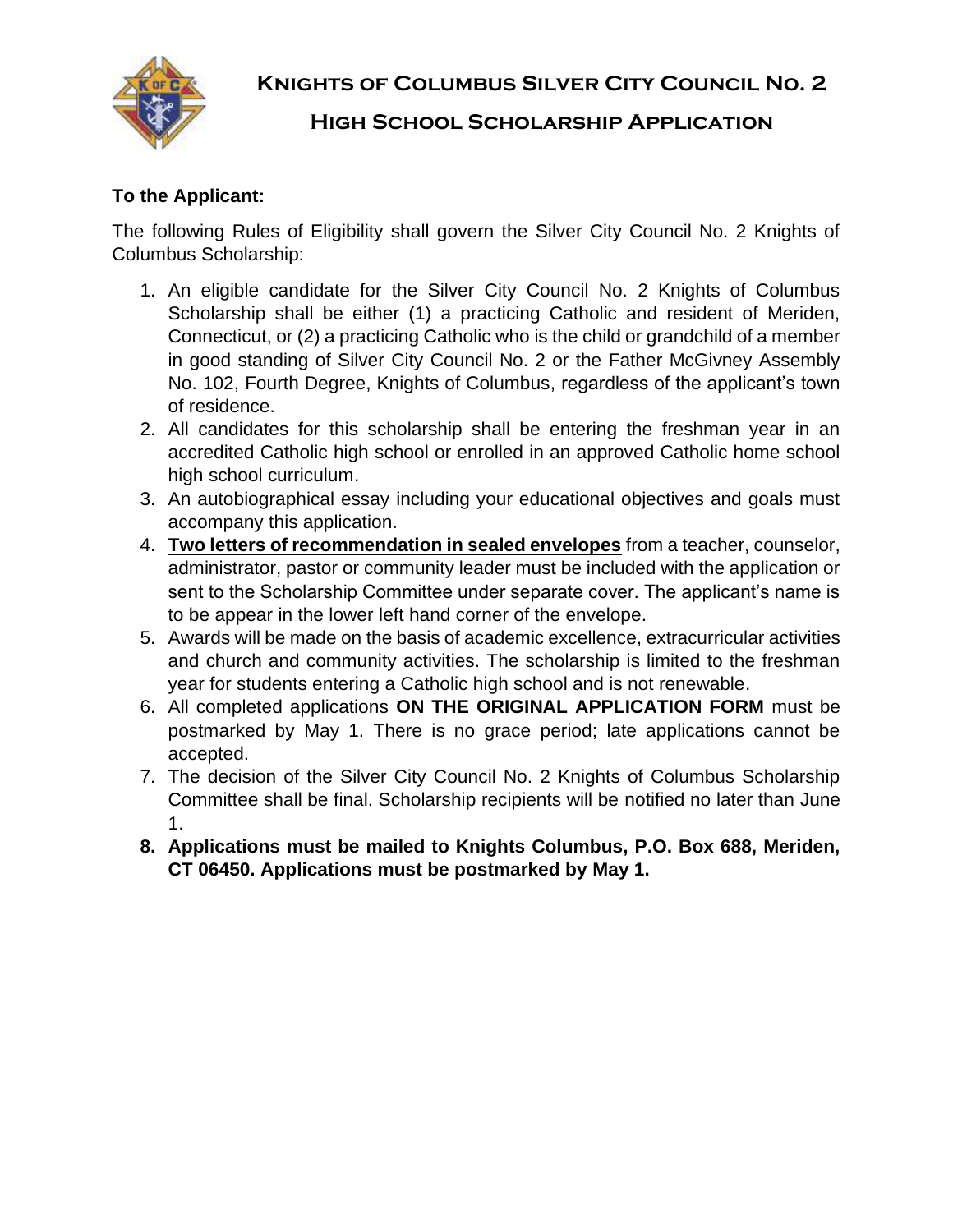

# **High School Scholarship Application**

#### **PAGE 2 OF 4 - TO BE COMPLETED THE APPLICANT:**

| Name: ______ |         |                                                                                            |
|--------------|---------|--------------------------------------------------------------------------------------------|
| (Last)       | (First) | Middle                                                                                     |
|              |         |                                                                                            |
|              |         |                                                                                            |
|              |         |                                                                                            |
|              |         |                                                                                            |
|              |         |                                                                                            |
|              |         |                                                                                            |
|              |         | Name of High School you will be attending (if Catholic home school program, please         |
|              |         | How do you plan to finance your high school education? _________________________           |
|              |         |                                                                                            |
|              |         | School organizations, including athletics (indicate years of participation and any offices |
|              |         |                                                                                            |
|              |         | Church and/or community organizations (include years of membership any offices held):      |
|              |         |                                                                                            |
|              |         | Volunteer church and/or community service (include years of service: ___________           |
|              |         |                                                                                            |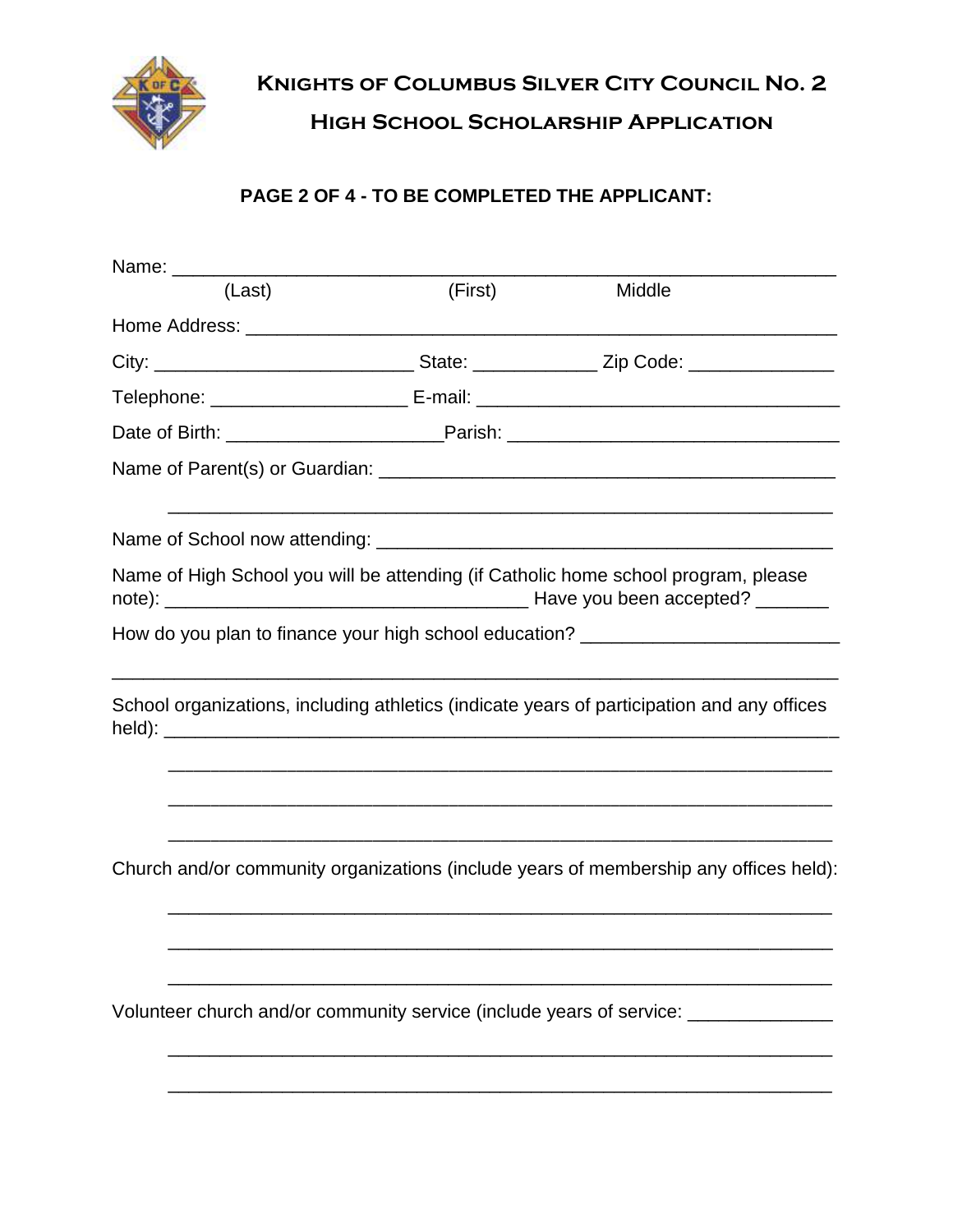

### **High School Scholarship Application**

\_\_\_\_\_\_\_\_\_\_\_\_\_\_\_\_\_\_\_\_\_\_\_\_\_\_\_\_\_\_\_\_\_\_\_\_\_\_\_\_\_\_\_\_\_\_\_\_\_\_\_\_\_\_\_\_\_\_\_\_\_\_\_\_

Volunteer church and/or community service (continued):

Awards, honors or other personal achievements: \_\_\_\_\_\_\_\_\_\_\_\_\_\_\_\_\_\_\_\_\_\_\_\_\_\_\_\_\_\_\_\_\_

I have read in their entirety the Rules of Eligibility printed on this application and I hereby accept and agree to these rules. I affirm that the information provided on this application is true and complete.

\_\_\_\_\_\_\_\_\_\_\_\_\_\_\_\_\_\_\_\_\_\_\_\_\_\_\_\_\_\_\_\_\_\_\_\_\_\_\_\_\_\_\_\_\_\_\_\_\_\_\_\_\_\_\_\_\_\_\_\_\_\_\_\_

\_\_\_\_\_\_\_\_\_\_\_\_\_\_\_\_\_\_\_\_\_\_\_\_\_\_\_\_\_\_\_\_\_\_\_\_\_\_\_\_\_\_\_\_\_\_\_\_\_\_\_\_\_\_\_\_\_\_\_\_\_\_\_\_

\_\_\_\_\_\_\_\_\_\_\_\_\_\_\_\_\_\_\_\_\_\_\_\_\_\_\_\_\_\_\_\_\_\_\_\_\_\_\_\_\_\_\_\_\_\_\_\_\_\_\_\_\_\_\_\_\_\_\_\_\_\_\_\_

Signature of Applicant

\_\_\_\_\_\_\_\_\_\_\_\_\_\_\_\_\_\_\_\_\_\_\_\_\_\_\_\_\_\_\_\_\_\_\_\_\_\_\_\_\_\_\_

I hereby consent to the filing of this application and accept the aforesaid Rules of Eligibility.

Signature of Parent/Guardian

\_\_\_\_\_\_\_\_\_\_\_\_\_\_\_\_\_\_\_\_\_\_\_\_\_\_\_\_\_\_\_\_\_\_\_\_\_\_\_\_\_\_\_

\_\_\_\_\_\_\_\_\_\_\_\_\_\_\_\_\_\_\_\_\_\_\_\_\_\_\_\_\_\_\_\_\_\_\_\_\_\_\_\_\_\_\_

Printed Name of Parent/Guardian

**Applications must be mailed to Knights Columbus, P.O. Box 688, Meriden, CT 06450. Applications must be postmarked by May 1.**